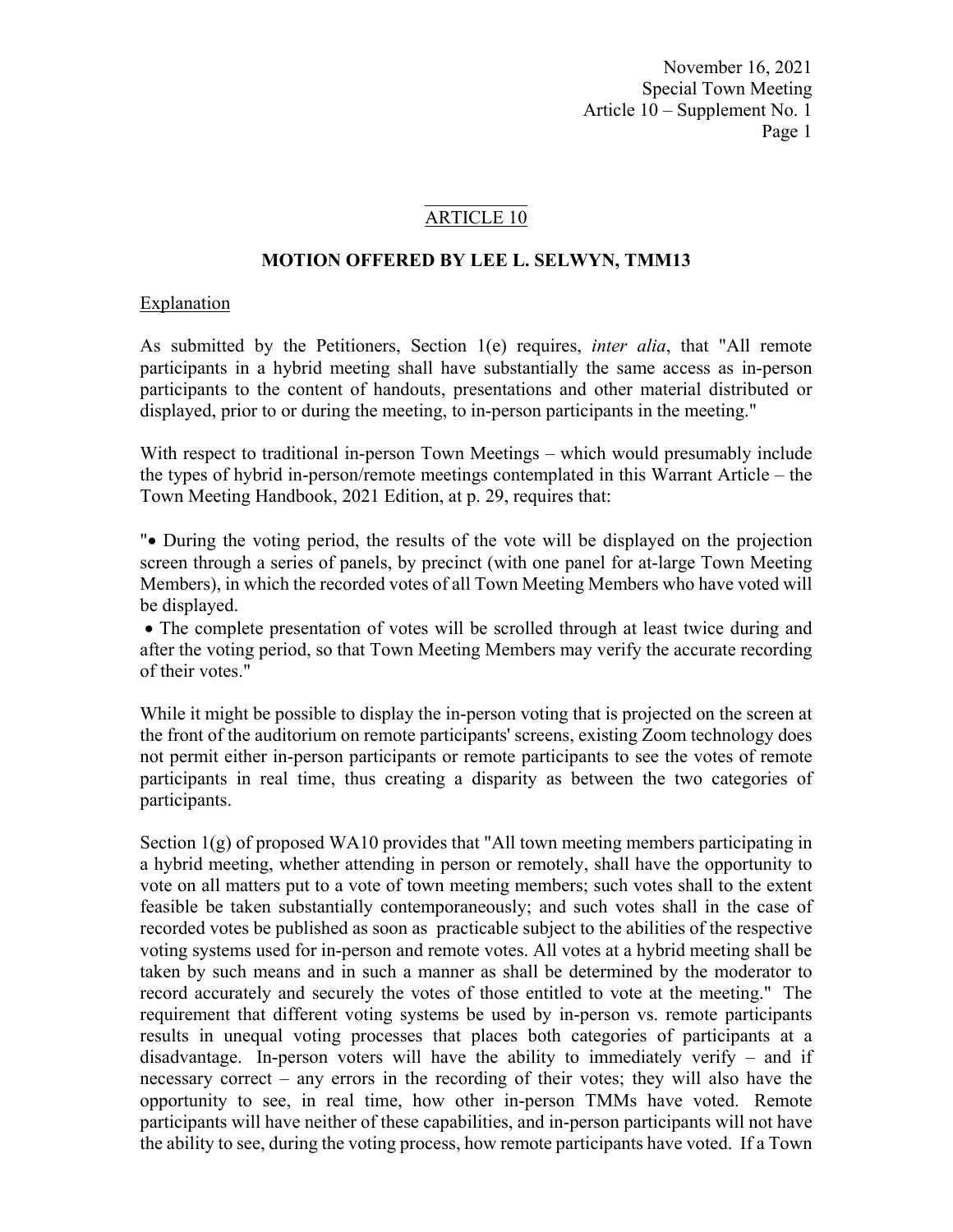Meeting (or Special Town Meeting within another Town Meeting) is dissolved prior to the publication by the Town Clerk of votes cast by remote participants, under existing rules as interpreted by the Moderator, such participants will be denied the opportunity to correct their votes or to have their votes inserted in the event that the Zoom voting platform failed to record their votes, as has occurred during the current STM2. This "no corrections after dissolution" rule – which has been in effect in Brookline for decades – is premised upon 100% in-person participation and is not compatible with Town Meetings wherein some (or all) participants access Town Meeting remotely, via Zoom or some other remote meeting technology platform. Without the ability to confirm their votes immediately as submitted, the rule operates to prevent remote participants from correcting errors in the recording or receipt of their votes during the final session of a regular or special Town Meeting. The proposed amendment resolves this incompatibility between Town Meetings that will accommodate remote participation and potentially avoid the adverse consequences of the "no corrections after dissolution" rule.

To address these issues, I am proposing the following amendment (shown in redline) to WA10 as recommended by the Select Board:

VOTED: To authorize and empower the Select Board to file a petition with the General Court for special legislation as set forth below:

AN ACT AUTHORIZING THE TOWN OF BROOKLINE TO HOLD HYBRID TOWN MEETINGS.

*Provided that the General Court may reasonably vary the form and substance of this requested legislation within the scope of the general public objectives of this petition, be it* 

*enacted by the Senate and House of Representatives in General Court assembled, and by the authority of the same, as follows:* 

SECTION 1. Notwithstanding any general or special law, charter provision, ordinance or by-law to the contrary, the Town of Brookline may hold town meetings at which participants attend both in person and remotely (hereinafter sometimes called a "hybrid meeting"), subject to the following:

- (a) The determination of whether a town meeting shall be a hybrid meeting shall be made by the Select Board at the time that it approves the warrant for such meeting, and the warrant shall contain such provisions as shall be deemed by the moderator and Town Counsel to be necessary in order properly to notify participants in such meeting of the requirements set forth in this section.
- (b) Except as otherwise set forth in this section, town meeting members and other participants in a hybrid meeting may elect to attend such meeting either in person, at the location designated in the warrant for such meeting, or remotely by means of a video conferencing platform.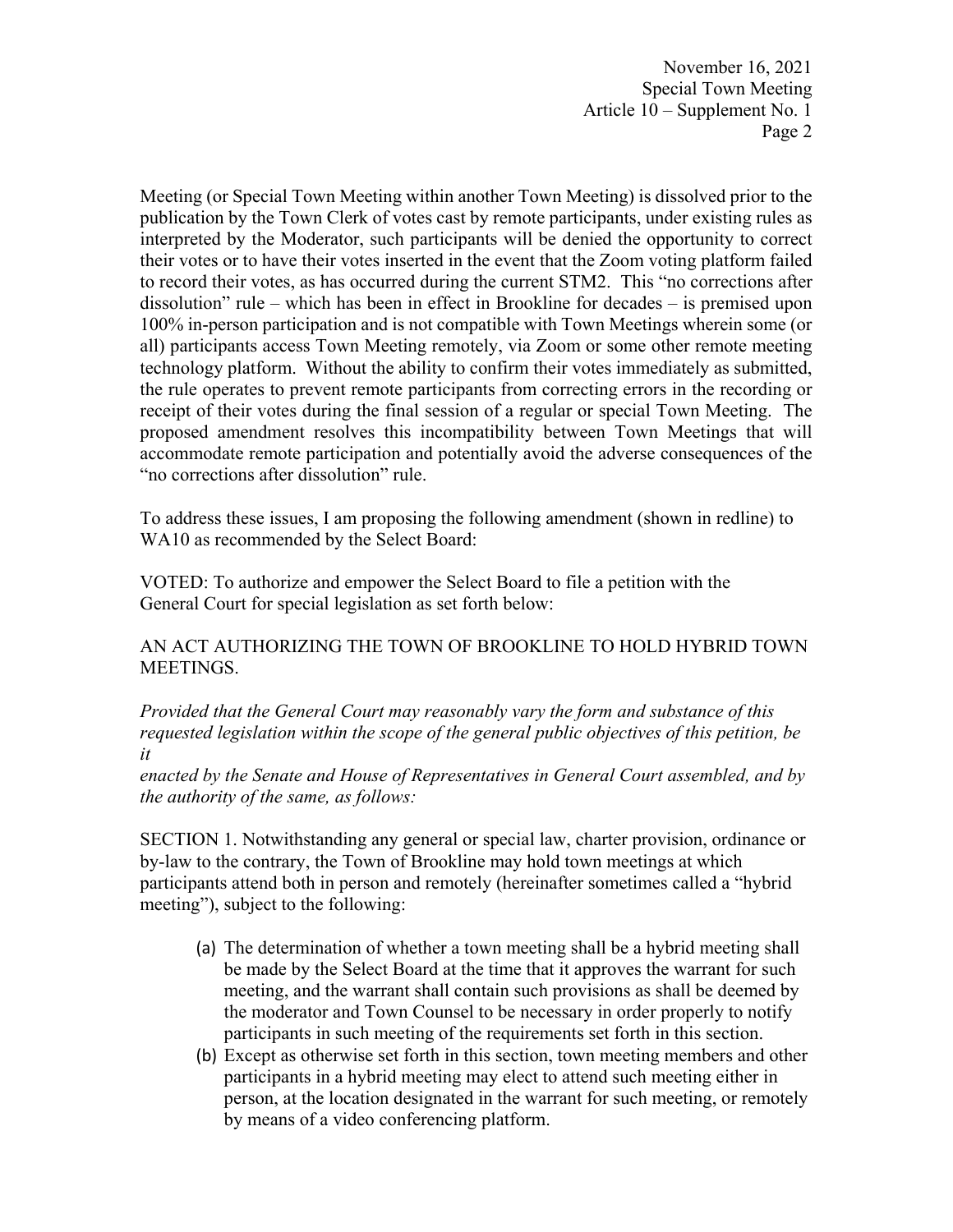- (c) All town meeting members attending a hybrid meeting, whether in person or remotely, shall be counted for purposes of determining the presence of a quorum at the meeting.
- (d) The moderator, the Town Clerk and all members of the Town's information technology staff and other persons required to operate the voting and other technical systems necessary for the proper function of a hybrid meeting in accordance with this section shall attend each session of a hybrid meeting in person. All other participants in a hybrid meeting, including town meeting members and other residents and non-residents of the Town, may attend each session of a hybrid meeting either in person or remotely. In order to attend a session of a hybrid meeting remotely, a participant shall be required to provide written or electronic notice of such participation to the moderator and Town Clerk, which notice shall be required to be received no later than 48 hours before such session. Such notices may cover such person's remote attendance at one or more sessions of a hybrid meeting. Such notice requirement may in general or in specific instances be waived for Town officials and other Town employees by the moderator, by written notice to the Town Clerk and Office of the Select Board.
- (e) The video conferencing platform shall afford all remote participants in a hybrid meeting the ability to identify and hear the moderator and each town meeting member who attends the meeting, as well as any other persons who participate in the meeting. All remote participants in a hybrid meeting shall have substantially the same access as in-person participants to the content of handouts, presentations and other material distributed or displayed, prior to or during the meeting, to in-person participants in the meeting.
- (f) All participants in a hybrid meeting, whether attending in person or remotely, shall have a substantially equal opportunity to request recognition by the moderator, make a motion or raise a point of order or question of privilege.
- (g) All town meeting members participating in a hybrid meeting, whether attending in person or remotely, shall have the opportunity to vote on all matters put to a vote of town meeting members; such votes shall to the extent feasible be taken substantially contemporaneously; and such votes shall in the case of recorded votes be published as soon as practicable subject to the abilities of the respective voting systems used for in-person and remote votes. All votes at a hybrid meeting shall be taken by such means and in such a manner as shall be determined by the moderator to record accurately and securely the votes of those entitled to vote at the meeting. Notwithstanding any other provisions of this Section, remote participation will not be permitted unless the voting process is capable of assuring that (a) all in-person and remote votes are displayed contemporaneously during the period of time during which voting is permitted, that this information is displayed on the projection screen through a series of panels, by precinct (with one panel for atlarge Town Meeting Members), in which the recorded votes of all Town Meeting Members who have voted will be displayed, that the complete presentation of votes will be scrolled through at least twice during and after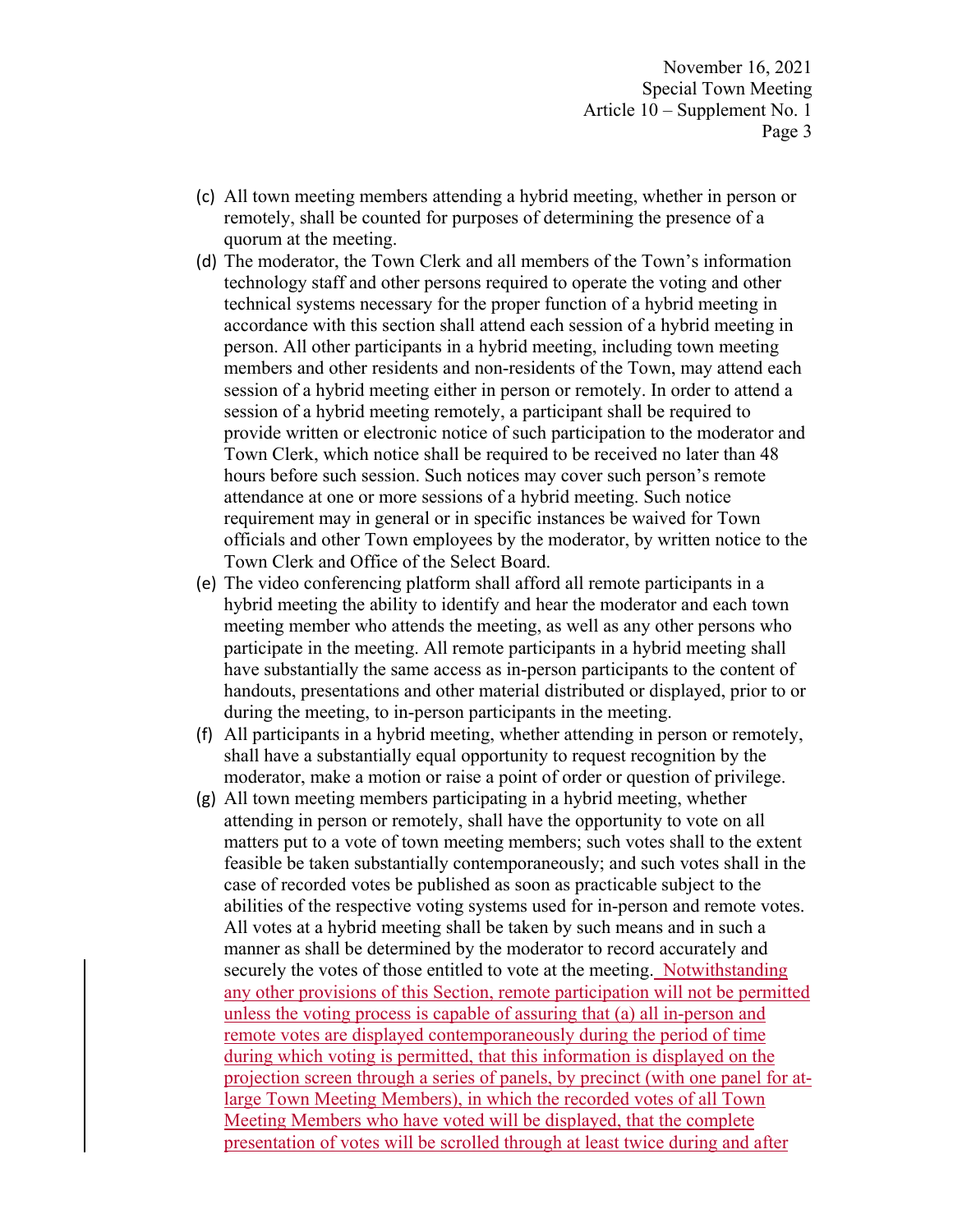the voting period, so that all in-person and remote Town Meeting Members may verify the accurate recording of their votes, and that this same information and ability to verify be contemporaneously available to remote participants.

(h) Town meeting members who do not have access to the video or other conferencing system used for remote participants in a hybrid meeting may participate in the meeting via telephone conference call. The requirements of sub-sections (e) and (f) of this section shall to the extent that they cannot be complied with through telephone conferencing not apply to such town meeting members. No persons other than town meeting members shall be permitted to participate in a hybrid meeting via telephone conference call.

SECTION 2. All actions taken during a hybrid meeting held pursuant to section 1 are hereby ratified, validated and confirmed to the same extent as if the hybrid meeting had been conducted entirely in person, and such actions shall be deemed to comply in all respect

with all other applicable laws, charter provisions, ordinances and by-laws.

SECTION 3. This act shall take effect upon its passage.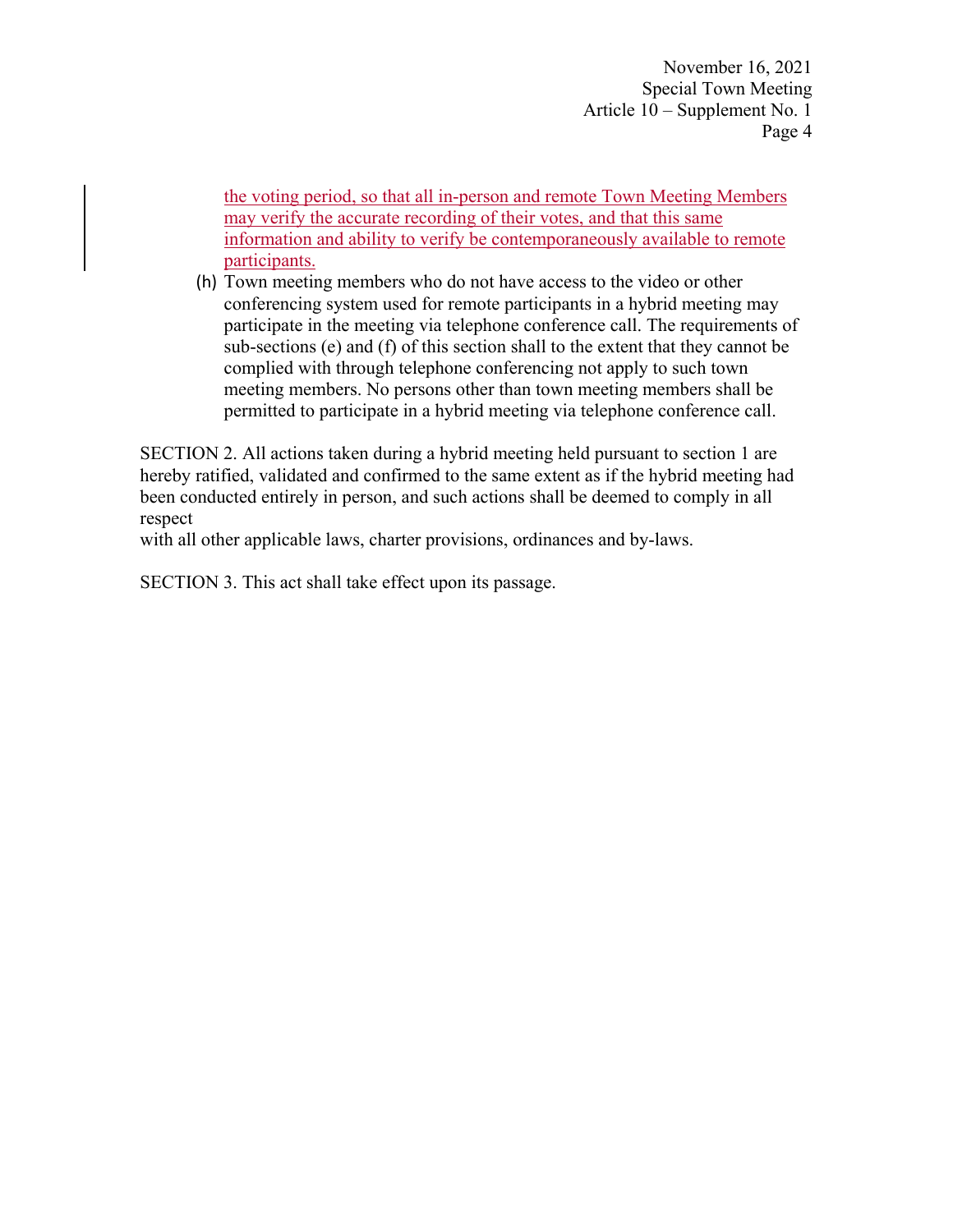## ARTICLE 10

## **AMENDMENT OFFERED BY PAUL WARREN, TMM1**

VOTED: To authorize and empower the Select Board to file a petition with the General Court for special legislation as set forth below:

AN ACT AUTHORIZING THE TOWN OF BROOKLINE TO HOLD HYBRID TOWN MEETINGS.

*Provided that the General Court may reasonably vary the form and substance of this* 

*requested legislation within the scope of the general public objectives of this petition, be it* 

*enacted by the Senate and House of Representatives in General Court assembled, and by* 

*the authority of the same, as follows:* 

SECTION 1. Notwithstanding any general or special law, charter provision, ordinance or

by-law to the contrary, the Town of Brookline may hold town meetings at which participants attend both in person and remotely (hereinafter sometimes called a "hybrid

meeting"), subject to the following:

- (a) The determination of whether a town meeting shall be a hybrid meeting shall be made by the Select Board at the time that it approves the warrant for such meeting, and the warrant shall contain such provisions as shall be deemed by the moderator and Town Counsel to be necessary in order properly to notify participants in such meeting of the requirements set forth in this section.
- (b) Except as otherwise set forth in this section, town meeting members and other participants in a hybrid meeting may elect to attend such meeting either in person, at the location designated in the warrant for such meeting, or remotely by means of a video conferencing platform.
- (c) All town meeting members attending a hybrid meeting, whether in person or remotely, shall be counted for purposes of determining the presence of a quorum at the meeting.
- (d) The moderator, the Town Clerk and all members of the Town's information technology staff and other persons required to operate the voting and other technical systems necessary for the proper function of a hybrid meeting in accordance with this section shall attend each session of a hybrid meeting in person. All other participants in a hybrid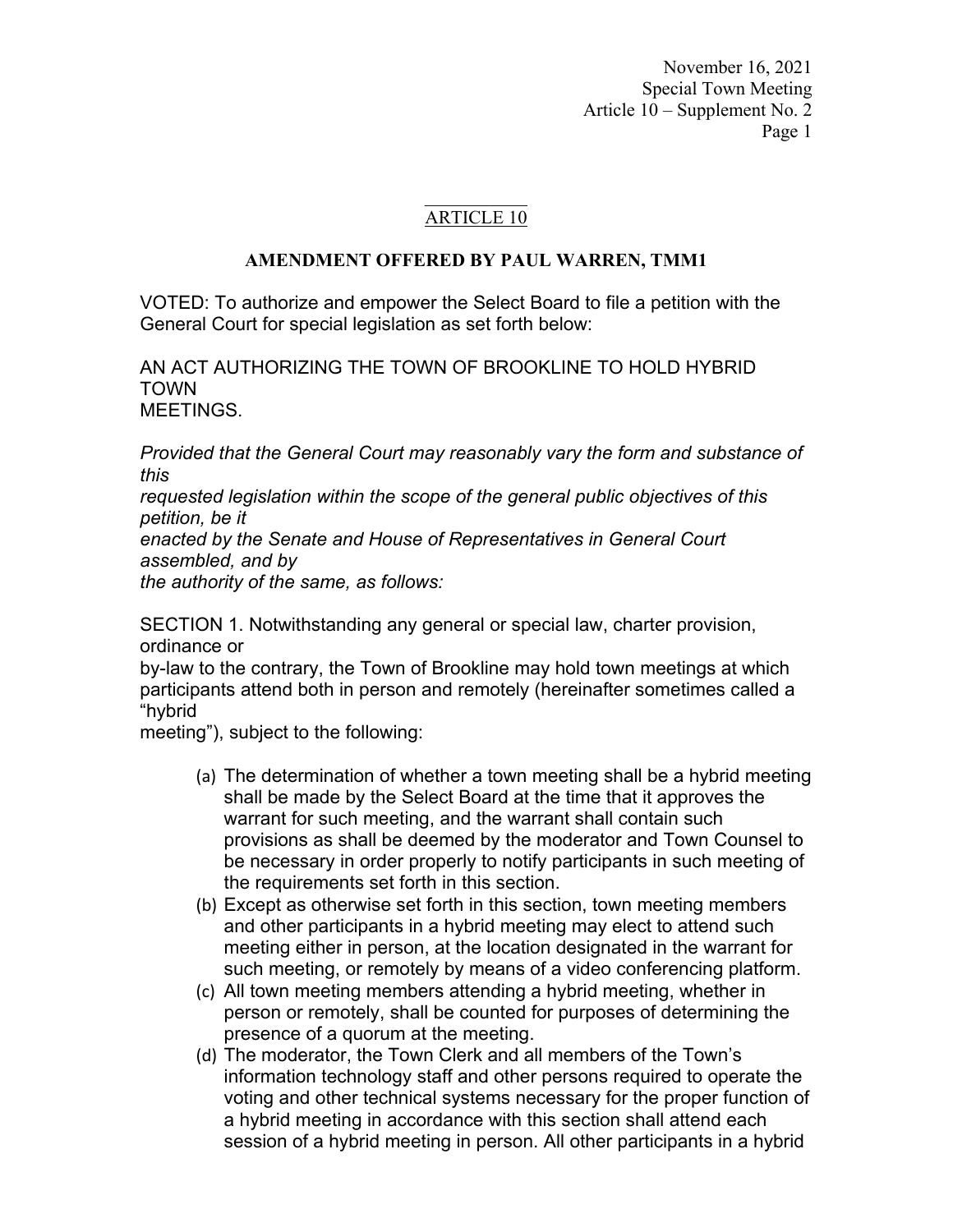meeting, including town meeting members and other residents and non-residents of the Town, may attend each session of a hybrid meeting either in person or remotely. In order to attend a session of a hybrid meeting remotely, a participant shall be required to provide written or electronic notice of such participation to the moderator and Town Clerk, which notice shall be required to be received no later than 48 hours before such session. Such notices may cover such person's remote attendance at one or more sessions of a hybrid meeting. Such notice requirement may in general or in specific instances be waived for Town officials and other Town employees by the moderator, by written notice to the Town Clerk and Office of the Select Board.

- (e) The video conferencing platform shall afford all remote participants in a hybrid meeting the ability to identify and hear the moderator and each town meeting member who attends the meeting, as well as any other persons who participate in the meeting. All remote participants in a hybrid meeting shall have substantially the same access as in-person participants to the content of handouts, presentations and other material distributed or displayed, prior to or during the meeting, to inperson participants in the meeting.
- (f) All participants in a hybrid meeting, whether attending in person or remotely, shall have a substantially equal opportunity to request recognition by the moderator, make a motion or raise a point of order or question of privilege.
- (g) All town meeting members participating in a hybrid meeting, whether attending in person or remotely, shall have the opportunity to vote on all matters put to a vote of town meeting members; such votes shall to the extent feasible be taken substantially contemporaneously; and such votes shall in the case of recorded votes be published as soon as practicable subject to the abilities of the respective voting systems used for in-person and remote votes. All votes at a hybrid meeting shall be taken by such means and in such a manner as shall be determined by the moderator to record accurately and securely the votes of those entitled to vote at the meeting.
- (h) Town meeting members who do not have access to the video or other conferencing system used for remote participants in a hybrid meeting may participate in the meeting via telephone conference call. The requirements of sub-sections (e) and (f) of this section shall to the extent that they cannot be complied with through telephone conferencing not apply to such town meeting members. No persons other than town meeting members shall be permitted to participate in a hybrid meeting via telephone conference call.
- 1.(i) All deliberations among voting members during a hybrid Town Meeting shall be visible to Town Meeting Members and the Public.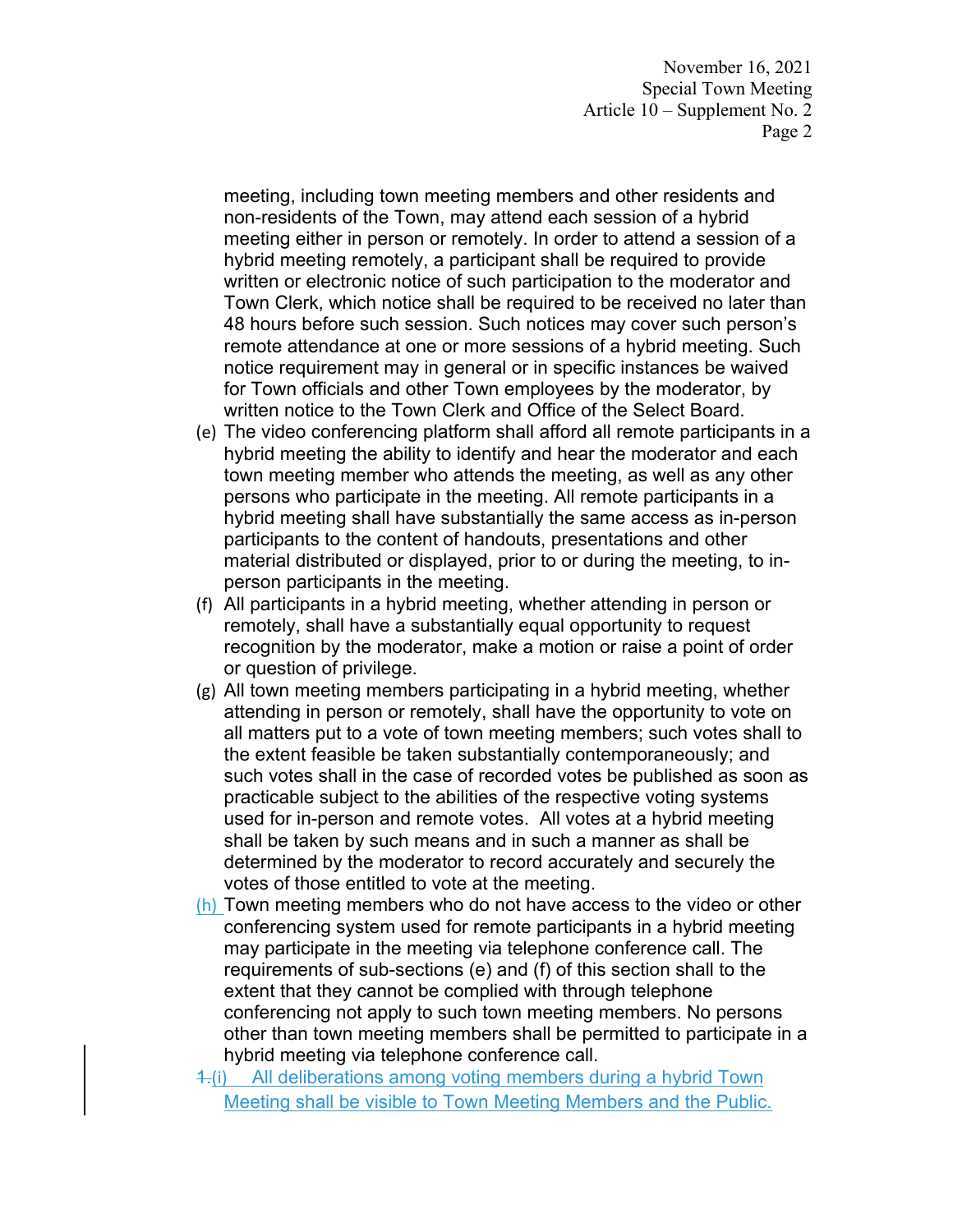SECTION 2. All actions taken during a hybrid meeting held pursuant to section 1 are

hereby ratified, validated and confirmed to the same extent as if the hybrid meeting had

been conducted entirely in person, and such actions shall be deemed to comply in all respect

with all other applicable laws, charter provisions, ordinances and by-laws.

SECTION 3. This act shall take effect upon its passage.

## Explanation

This Amendment ensures that, in our transition to a hybrid format, we do not promote, enable, or condone an overall reduction in public access and understanding of the content and output of deliberations, or in the expectation of a single public conversation among the voting Town Meeting body during proceedings.

A series of speakers at Town Meeting form a common public discussion that influences the voting decision of Town Meeting members on matters ranging from motions to terminate debate to amendments to underlying votes. Broad views of each warrant article are shaped over the course of the months ahead of Town Meeting, but they are amended, adjusted, and finalized out of the public deliberations at the Town Meeting itself.

This Amendment aims to maintain a core characteristic of in-person Town Meeting, which is the expectation of a single, common deliberation, transparent to the public and to each Town Meeting member during Town Meeting proceedings. The amendment seeks to reinforce the transparency and accountability of the in-person environment in the hybrid Town Meeting.

In an in-person Town Meeting, small gatherings of Town Meeting Members who may engage in a side conversation are visible to other Town Meeting members. In addition, those side conversations are kept small by the physical circumstances of the space and the prerogative of the Moderator to re-focus individuals on the debate. The Moderator has discouraged the use of cell phones during Town Meeting unless they are being used to consult the printed Town Meeting materials. Therefore, larger-scale private communications channels have been effectively disallowed during in-person Town Meeting.

This is not the case with remote Town Meeting. Large, private, secondary channels of deliberation during town meeting are facilitated by group chat programs offered by Apple and Google. These large, secondary deliberations are a significant departure from in-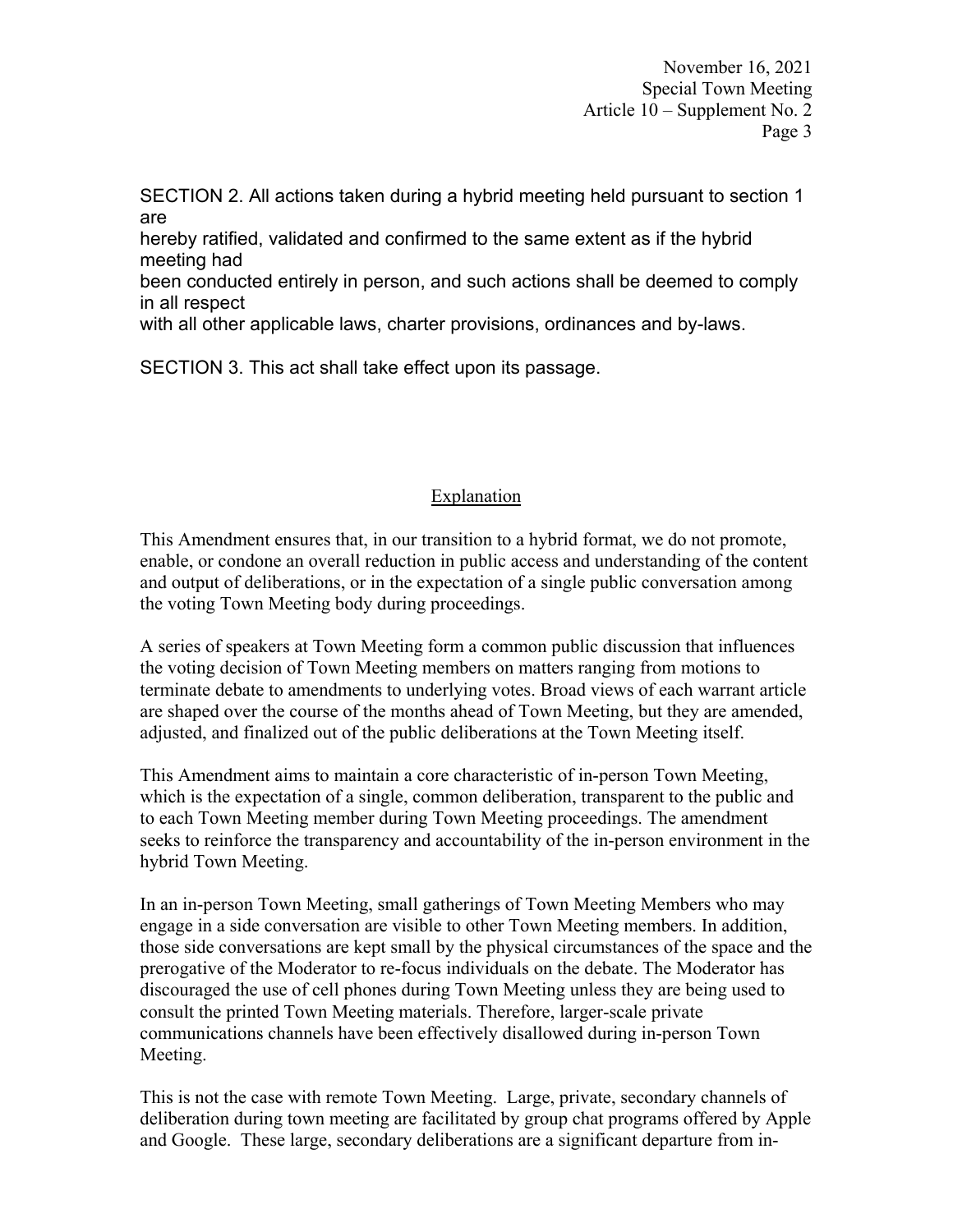person Town Meeting. In a remote Town Meeting, a substantial portion of the Town Meeting body can deliberate on motions and in response to individual speakers in separate, group, private channels that are not transparent to the body and that do not create a good record of deliberations for the public.

Large-scale private conversations during Town Meeting that influence voting decisions are not good democratic practice, undermining accountability. In a remote Town Meeting, members cannot see when there are multiple deliberations occurring at greater scale than could be achieved in the auditorium of in-person Town Meeting.

The Town Meeting deliberation is designed to enable public reasoning and analysis, with Town Meeting members elected to assess the common debate and vote accordingly. Members of the public whose lives, property, health, and well-being are directly impacted by the decisions of Town Meeting may rely in a court proceeding on discussions occurring during the public deliberations at Town Meeting, but do not have awareness of or access to deliberations that occurred concurrently in private channels that influenced member voting choices.

While Town Meeting is not subject to the Open Meeting Law, we do not ignore the values that inform it. Our constituents deserve a visible Town Meeting process that serves as a complete account of the discussion of voting members.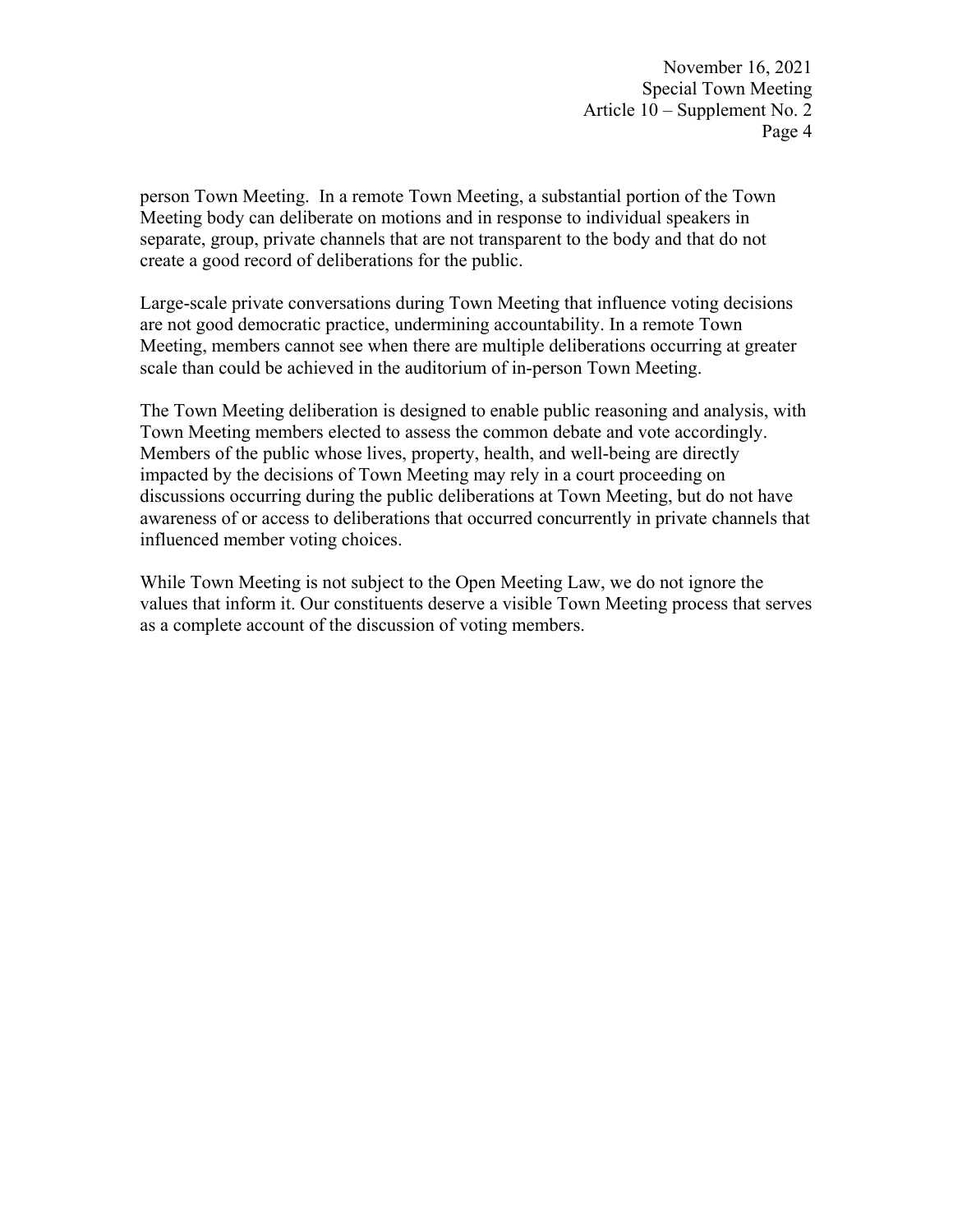# ARTICLE 25

### $\frac{1}{2}$  ,  $\frac{1}{2}$  ,  $\frac{1}{2}$  ,  $\frac{1}{2}$  ,  $\frac{1}{2}$  ,  $\frac{1}{2}$  ,  $\frac{1}{2}$  ,  $\frac{1}{2}$  ,  $\frac{1}{2}$  ,  $\frac{1}{2}$  ,  $\frac{1}{2}$  ,  $\frac{1}{2}$  ,  $\frac{1}{2}$  ,  $\frac{1}{2}$  ,  $\frac{1}{2}$  ,  $\frac{1}{2}$  ,  $\frac{1}{2}$  ,  $\frac{1}{2}$  ,  $\frac{1$ SELECT BOARD'S SUPPLEMENTAL RECOMMENDATION

At the Select Board meeting on 11/17 a unanimous Select Board voted FAVORABLE ACTION on the referral motion offered by the Advisory Committee.